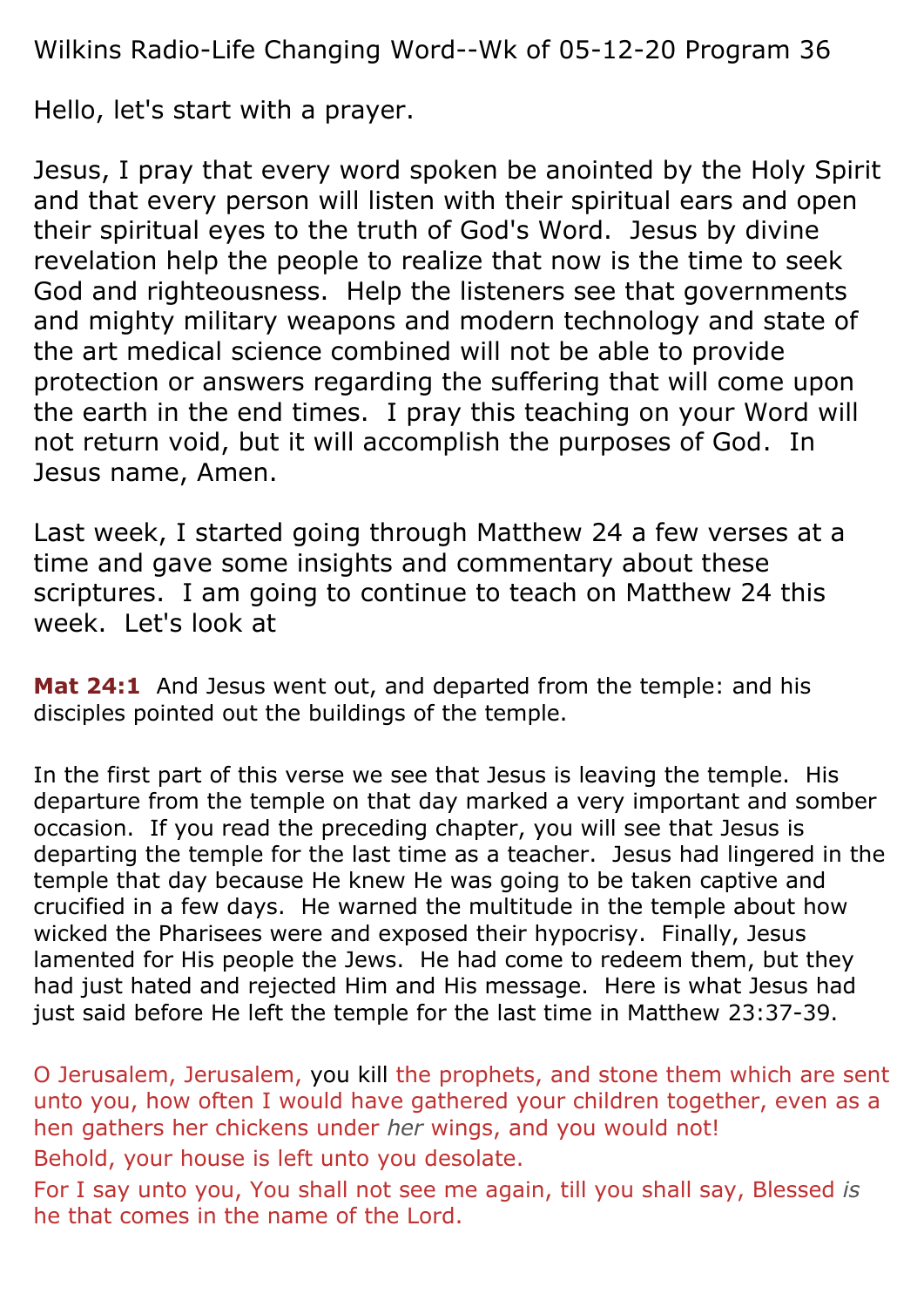Here we see the heart of Jesus and it is breaking because He knows very difficult times are coming. Jesus knows that the Romans are going to lay siege to Jerusalem and the suffering will be great. He knew the Pharisees were already plotting to kill Him and that the Jewish people would perish by the thousands and be scattered all over the world. Jesus knew that this beautiful temple in which He had taught the Word of God, was going to be completely destroyed. Jesus was deeply grieved in His spirit because one more time God had sent a prophet to the Jews and one more time the Jews were not just rejecting God's plan of salvation, but they were literally planning to kill the one that God had sent to rescue their nation from oppression and destruction. Jesus knew He was the LAST prophet God would send to the Jewish people.

I see a parallel between the Jewish nation and America. Is America going to wake up and repent and turn back to Godly behavior or is America going to continue to reject the path of righteousness offered by God. I pray our nation has a true change of heart and that God will heal our land once again.

I also hope that you personally don't reject Jesus and His message of love, hope, and salvation. Do not let this opportunity to hear the Word of God pass you by. Today is your day that Jesus is offering you a chance to accept Him as Savior because there is no guarantee that you will ever get another chance. Your soul could be required of you in an instant and you will not be prepared for eternity.

Now let's look at the second half of that verse and also the first part of verse 2: and his disciples pointed out the buildings of the temple. And Jesus said unto them, See ye not all these things?

Now we know that when Jesus was departing from the temple He was in a very somber mood. Jesus was probably not very concerned about how grand or impressive this manmade group of temple buildings appeared. Jesus used this as an opportunity to instruct His disciples to not look at and admire these buildings that would be laid ruin by the Roman army.

Jesus wanted them to stop focusing on the designer fabrics and majestic architecture and the ornate decorations. These were all temporal and earthly things that were going to rot and decay. The attraction or the beauty that Jesus saw in the temple rested in the fact that God's presence inhabited the sanctuary.

Jesus wanted the disciples to focus on eternal things, like the condition of their soul. Jesus wanted to warn them that God does not wait forever on sinful people. In addition, Jesus knew that after He accomplished His work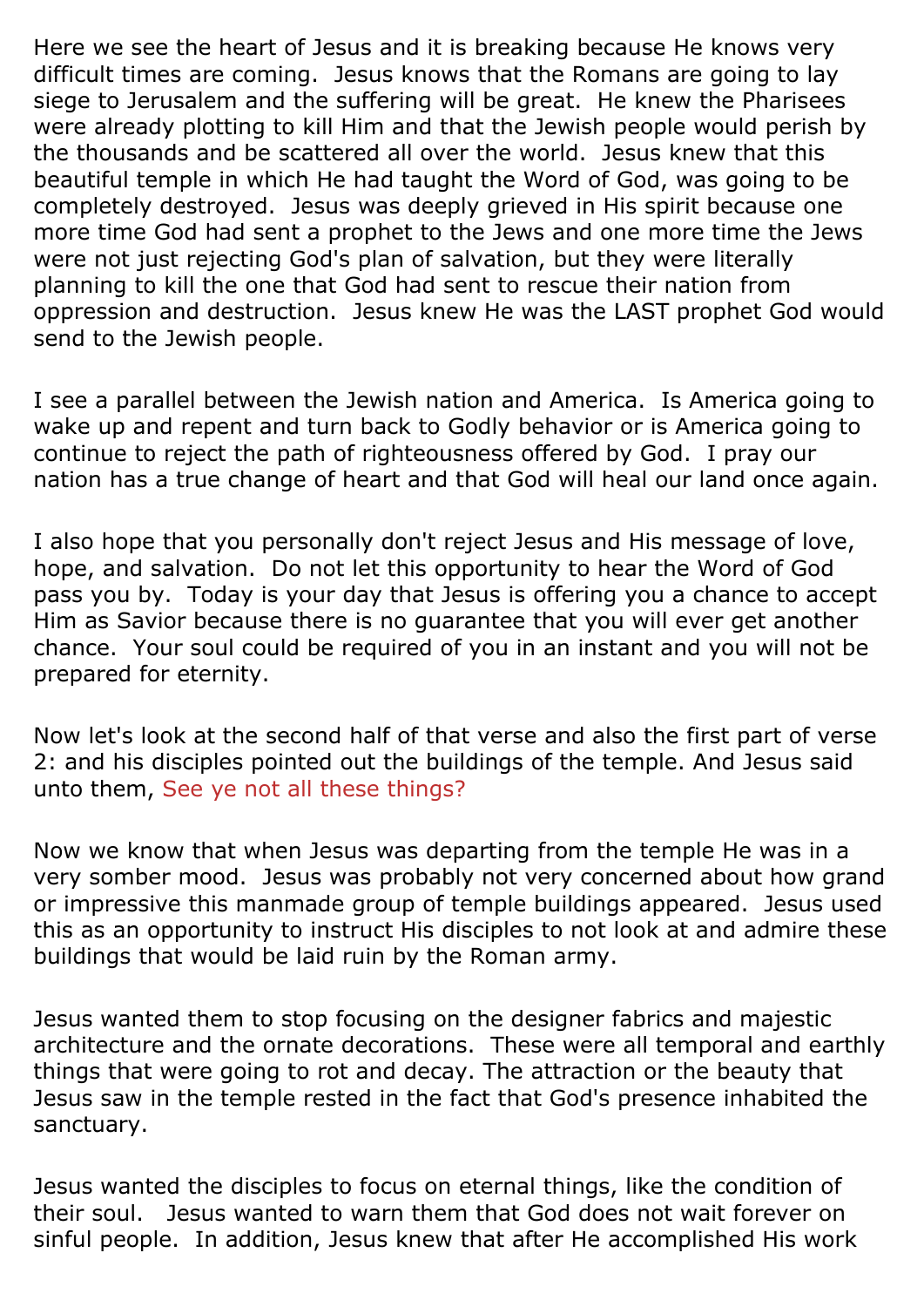on the cross the Holy Spirit would be sent to dwell within born-again believers and the presence of God would inhabit individuals. Believers were going to be the temple of the Holy Spirit. Jesus wanted them to see that earthly structures will fall in ruins in time, but the spiritual temple and Church of Jesus Christ whose builder and maker is God was eternal and would never be destroyed.

I believe the warning that Jesus gave His disciples departing the temple that day, is one that Christians need today. What are we focusing on? What are the priorities in our life? What are the things that impress us?

I think American Christians are too consumed with building up treasure on earth that will rot and decay. We have neglected the things of God. The things of this earth are temporary, but your soul is eternal. What is the condition of your soul? What are you accomplishing for the Kingdom of God?

In Matthew 25: verses 31-46, Jesus tells us what will happen to the nations at judgment that made the work of God a priority and to those nations that neglected to perform God's work on earth.

31 "But when the Son of Man\* comes in his glory, and all the angels with him, then he will sit upon his glorious throne.

32 All the nations\* will be gathered in his presence, and he will separate the people as a shepherd separates the sheep from the goats.

33 He will place the sheep at his right hand and the goats at his left.

34 "Then the King will say to those on his right, 'Come, you who are blessed by my Father, inherit the Kingdom prepared for you from the creation of the world.

35 For I was hungry, and you fed me. I was thirsty, and you gave me a drink. I was a stranger, and you invited me into your home.

36 I was naked, and you gave me clothing. I was sick, and you cared for me. I was in prison, and you visited me.'

37 "Then these righteous ones will reply, 'Lord, when did we ever see you hungry and feed you? Or thirsty and give you something to drink?

38 Or a stranger and show you hospitality? Or naked and give you clothing? 39 When did we ever see you sick or in prison and visit you?'

40 "And the King will say, 'I tell you the truth, when you did it to one of the least of these my brothers and sisters,\* you were doing it to me!'

41 "Then the King will turn to those on the left and say, 'Away with you, you cursed ones, into the eternal fire prepared for the devil and his demons.\* 42 For I was hungry, and you didn't feed me. I was thirsty, and you didn't give me a drink.

43 I was a stranger, and you didn't invite me into your home. I was naked, and you didn't give me clothing. I was sick and in prison, and you didn't visit